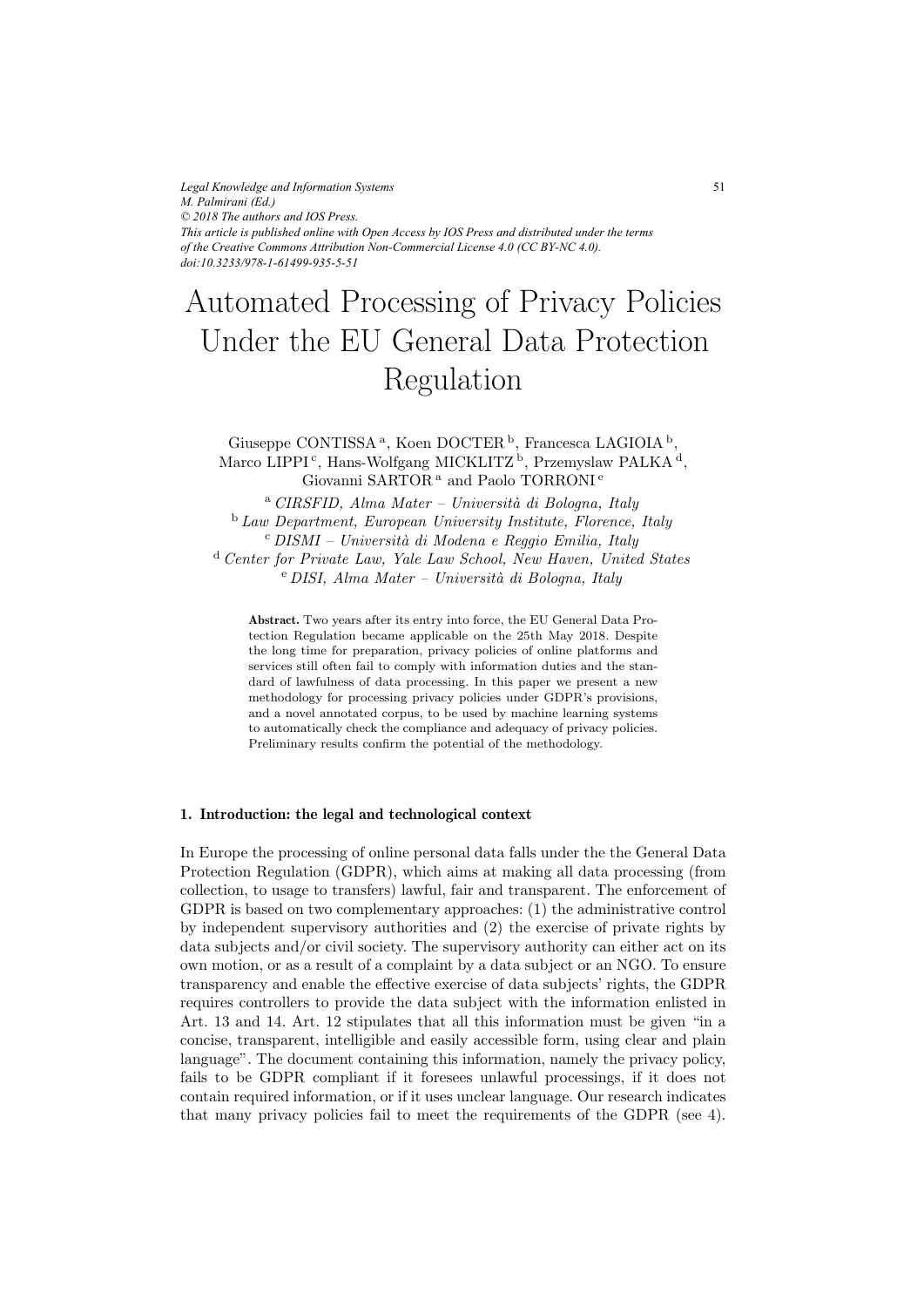This undesirable state of affairs is due to the fact that even though data subjects, civil society and public authorities are legally empowered to conduct the control, they lack factual capabilities to do so, given the large amount of privacy policies to be checked and their complexity. Recent research has shown that tools for legal text analytics can be used to assess the completeness of privacy policies [2] and to automatically extract, categorize, and summarize information from privacy documents [3, 7, 6].

This work builds on previous research [4] where we have used machine learning methods to address the automated detection of potentially unfair clauses in online contracts. Its purpose is threefold: (1) to define the standard for a correctly designed privacy policy, in form and in content, under the currently existing standards put forward by the GDPR; (2) to analyse the privacy policies of 14 relevant online platforms and services in accordance with that standard; and (3) to verify to what extent such analysis can be automated, in order to empower consumers as a response to the technological supremacy of companies and business. If we succeed at (even partially) automating the analysis of privacy policies, this can pave the way for the development of tools that increase the efficiency and quality of the work of supervisory authorities and NGOs, and/or empower data subjects themselves. Section 2 provides an overview of the document corpus and describes the methodology adopted for evaluating privacy policies. In particular, it describes all the legal requirements that a properly designed privacy policy should meet. Further, we provide an overview of the document annotation procedures. Section 3 explains the machine learning methodology employed in the system, and some preliminary results. Section 4 concludes with a look at future research.

#### **2. Classification of clauses and annotation guidelines**

In this section, we shall provide the methodology adopted for evaluating privacy policies, and an overview of the annotated corpus.

According to the GDPR, privacy policies should be comprehensive, regarding the information they provide; comprehensible, regarding the form of expression; and substantively compliant, regarding GDPRs rules and principles (see 1). Thus, we defined a **Golden Standard** including the following three top-level dimensions: (1) Comprehensiveness of information: the policy should include all the information that is required by articles 13 and 14 of the GDPR; (2) Substantive compliance: the policy should only allow for the types of processing of personal data that are compliant with the GDPR; and (3) Clarity of expression: the policy should be framed in an understandable and precise language. With regard to these three dimensions we distinguished optimal and suboptimal achievement. In the first case the privacy policy clearly meets the GDPR requirements along the dimension at issue; while in case of suboptimal achievement the privacy policy apparently fails to reach the threshold required. In some cases we have distinguished two levels of suboptimal achievement: (a) questionable achievement: it may be reasonably doubted that the suboptimal policy reaches the threshold required (the clause could have been better framed, but still there is the possibility that the competent authorities view it as being good enough, i.e., that its improvement is only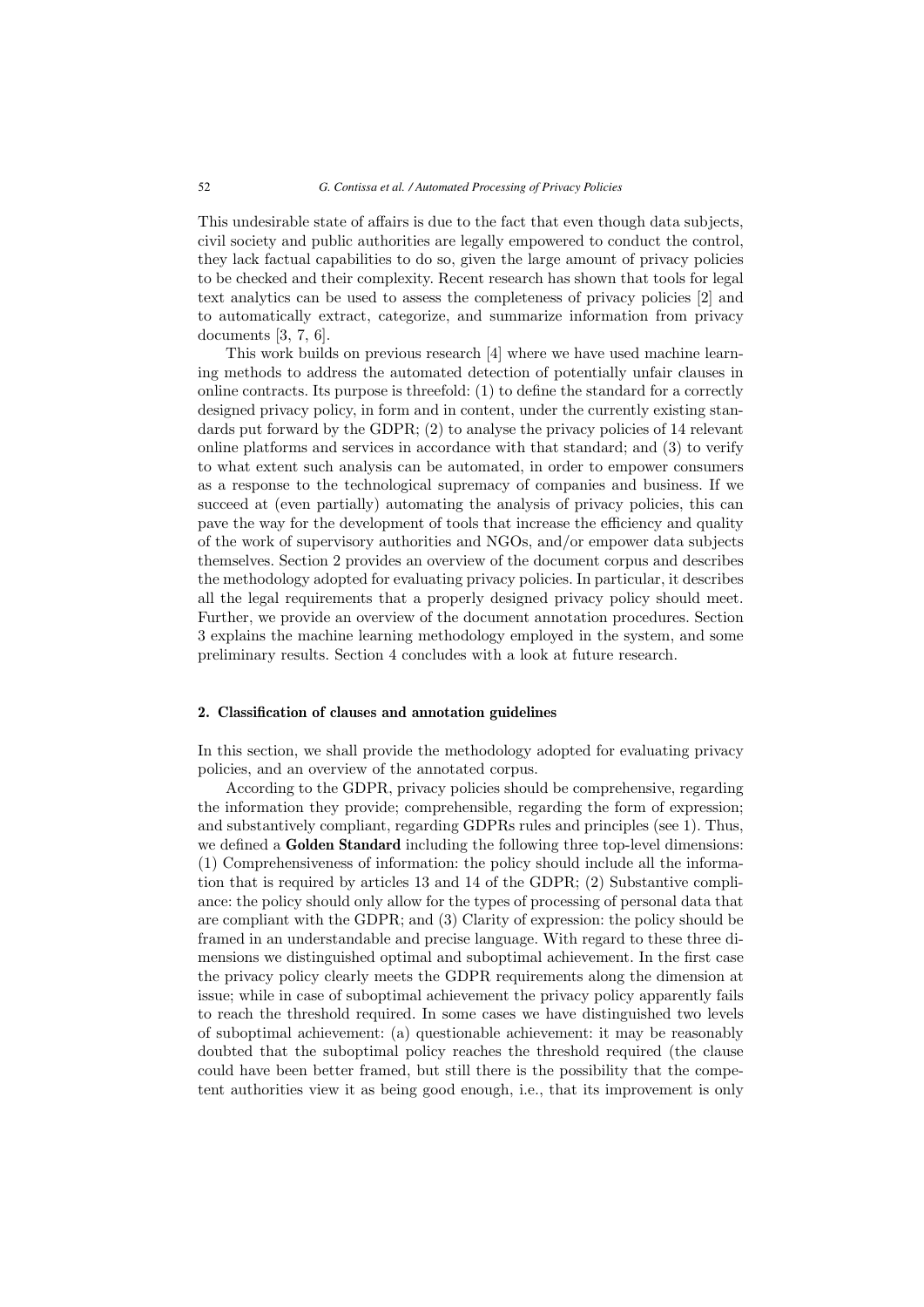supererogatory); and (b) Insufficient (or no) achievement: the suboptimal policy clearly fails to reach the threshold. For each dimension, we have distinguished different aspects relatively to which the clause could be assessed. Each of these aspects of profile was denoted by a tag to be used, together with a number indicating the level of achievement, in the annotation of our corpus, as we shall see in the next section.

**The corpus** for our exploratory inquiry consisted of 14 relevant online privacy policies, i.e. Google, Facebook, Amazon, Apple, Microsoft, WhatsApp, Twitter, Uber, AirBnB, Booking, Skyscanner, Netflix, Steam and Epic Games. These privacy policies were selected among those provided by the main online platforms, taking into account their significance in terms of number of users and global relevance. Due to the limitation of our resources and time constraints we had to focus on such a limited number of documents (thanks to additional resources, we will be able to expand it substantially in the future), but the corpus still has a significant size. In fact, it contains overall 3,658 sentences (80,398 words), 401 sentences (11.0%) of which were manually marked as containing unclear language; 1,240 (33.9%) were marked as potentially problematic or as providing insufficient information. We used XML as a mark-up language. In cases where a single clause fell into multiple categories according to our classification, we applied to it multiple tags. If a clause span included multiple sentences, we tagged all such sentences. Readers can review full privacy policies annotated here: http://www.claudette.eu/gdpr/.

In the following subsection, we shall introduce, for each dimension of our golden standard, the different aspects of it that were distinguished in our annotation, being denoted by different tags.

#### *2.1. Comprehensiveness of Information*

The dimension of comprehensiveness of information concerns whether a privacy policy meets all the information requirements of Articles 13 and 14 of the GDPR, or fails to do so, either by not providing at all the required item of information, or by providing it insufficiently or imprecisely. We identified 12 types of required information clauses, for which we defined corresponding XML tags, as specified below. For each type of required information, we classified the corresponding clause either as optimal, i.e., fully informative (all the required information is present and well specified); or as suboptimal, i.e., insufficiently informative (information is hinted at, but non-comprehensive), appending to each XML tag respectively number 1 or 2. As noted above, a single clause in some cases may fall in different categories and consequently may have multiple taggings. In the following we present each category.

**Identity of the controller and, where applicable, of the controller's representative** (label:<id>). According to the GDPR this information must be provided both when personal data are collected from the data subject  $(A<sub>r</sub> - 13(1)(a))$ and when they have not been obtained from the data subject  $(Article 14(1)(a))$ . As an example of a suboptimal clause in this regard, thus labelled as  $\leq$  id 2>, consider the following example taken from the Airbnb privacy policy (last updated on 16 April 2018):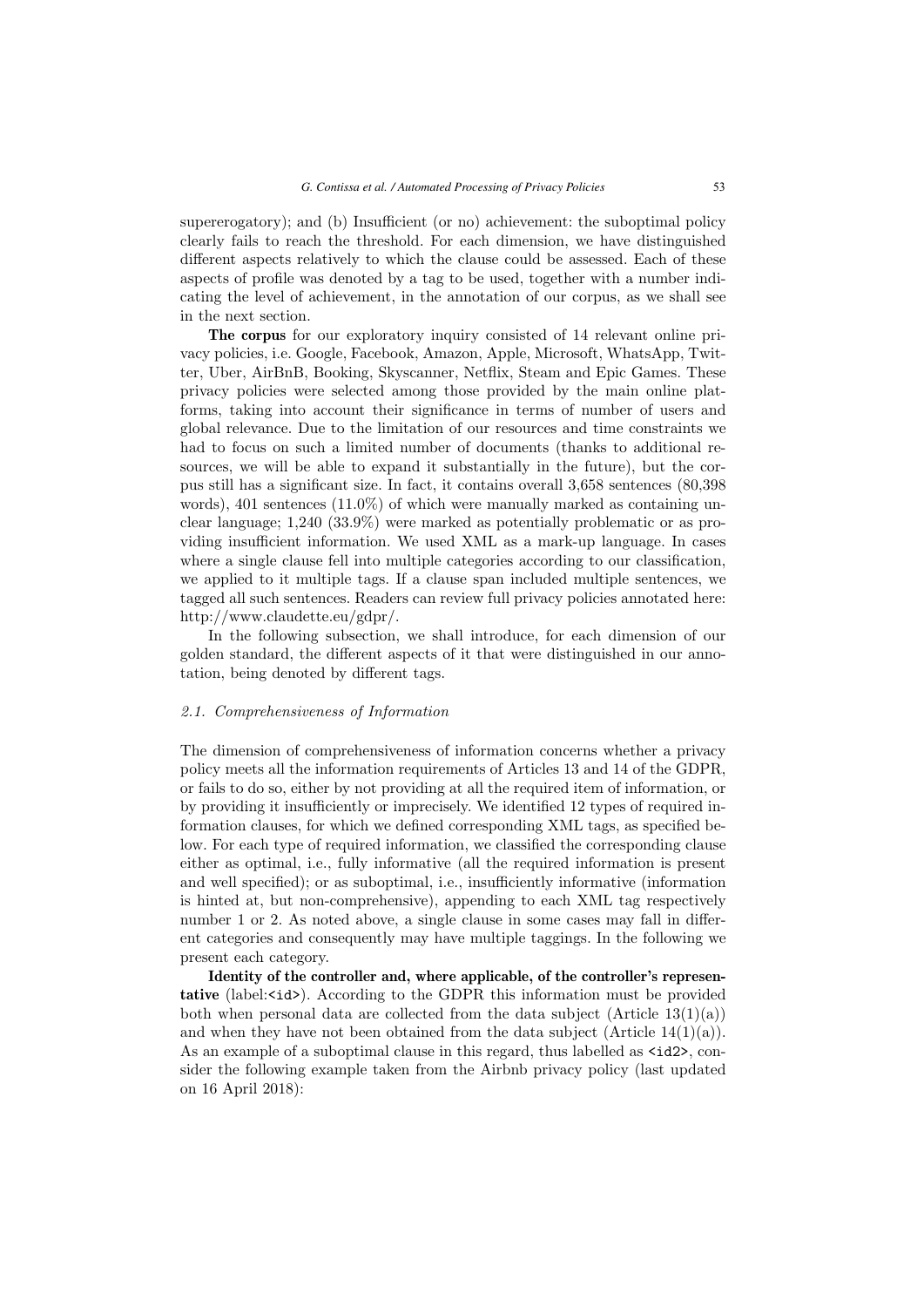<id2>If you change your Country of Residence, the Data Controller and/or Payments Data Controller will be determined by your new Country of Residence as specified above, from the date on which your Country of Residence changes.</id2>

**Contact details of the controller and, where applicable, of the controller's representative** (label:<contact>). Contact details should allow for different forms of communication with the data controller (See Article 29 Working Party Guideline on Transparency under Regulation 2016/679 (WP260), hereinafter "Transparency Guidelines", p. 26). In order to facilitate the exercise of data subjects rights, the data controller should "also provide means for requests to be made electronically, especially where personal data are processed by electronic means" (See GDPR, Recital 59). We labelled a clause on contact details as <contact2> when it did not allow for different forms of communication with the data controller (e.g. phone number, email, postal address etc) or it failed to provide adequate specifications.

**Contact details of the data protection officer** (label:<dpo>). They must be published and communicated by the controller or processor to the relevant supervisory authorities (Article 37(7)). This information should allow data subjects to contact the DPO easily and directly, without having to contact another part of the organisation. Article 37(7) does not require that the published contact details should include the name of the DPO. Whilst it may be a good practice to do so. We labelled a clause as  $\langle \text{dpo2} \rangle$  when it only reached a low standard for the clarity and accessibility of the information, e.g. when it only provided a dedicated email address, omitting both the name of the DPO and a postal address.

**Purposes of the processing** (label:<purp>). Purpose specification must be provided by the controller (Articles  $13(1)(c)$ ) and  $14(1)(c)$ ), to ensure a degree of user control and transparency for the data subject (See GDPR Art.  $6(1)(a)$ ; Article 29 WP Guidelines on consent under Regulation 2016/679 (WP259 rev.01) p. 13; and Recital 42 GDPR). We labelled as <purp2> those cases where, for instance, it was unclear (i) what type of data would be processed; and (ii) what the correlation was between the collected information and the specific purposes, since a number of different purposes were listed one after the other.

**Legal basis for the processing** (label:  $\langle$  basis>). The legal basis of the processing (Articles.  $13(1)(c)$  and  $14(1)(c)$ ) must be specified with regard to both personal data (Article  $6(1)$ ) and special categories of personal data (Article 9). For instance, we labelled as  $\langle$ basis2> those clauses that specified the purpose with reference to broad marketing practices, or that mixed multiple unrelated purposes.

**Categories of personal data concerned** (label:<cat>). This specification must be provided where personal data have not been obtained from the data subject (Article  $14(1)(d)$ ), as well as whenever the data subject consent constitutes the legal basis for the processing (Articles 6 and 9). A kind of clauses that we labelled as <cat2> were those that only provided a non-exhaustive list of examples of the collected data.

**Recipients or categories of recipients of the personal data** (label:  $\langle \text{recep} \rangle$ )  $(A$ rticle  $13(1)(e)$ ). In accordance with the principle of fairness, controllers must provide information on the recipients that is meaningful for data subjects, i.e. the named recipients, so that data subjects know exactly who has their personal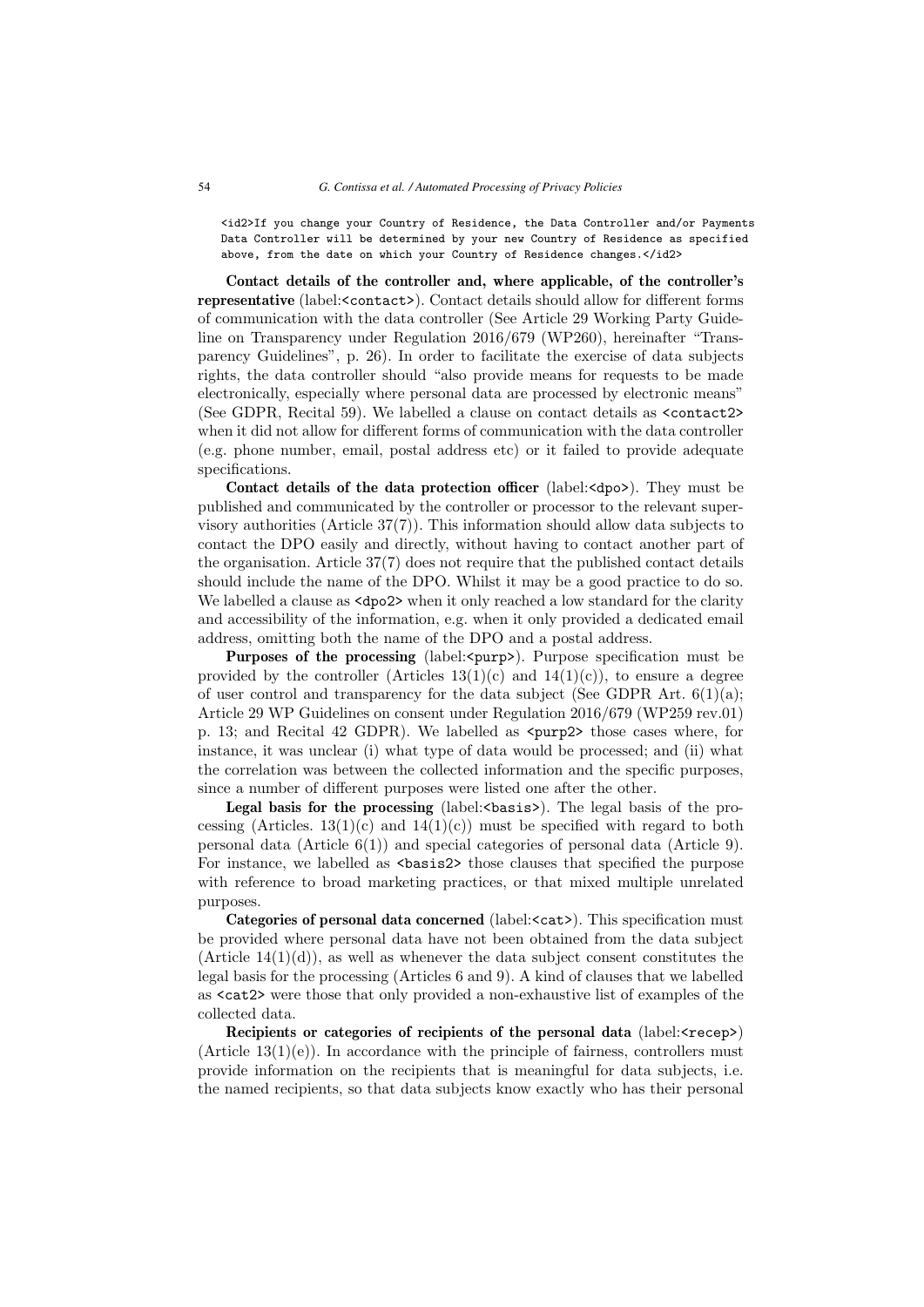data, or the categories of recipients, by indicating the type of recipient (i.e. the activities it carries out), the industry, sector and sub-sector and its location. We labelled clauses as  $\langle \text{recep2-}, \text{when they did not clearly indicate the type, the} \rangle$ industry, the sector and the location of the mentioned recipients.

**The period for which the personal data will be stored, or if that is not possible, the criteria used to determine that period** (label: <ret>). 'We labelled as <ret2> those clauses that fail to specify the time for which the personal data will be stored, or at least the criteria used to determine that period, such as those clauses generically stating that personal data will be kept as long as necessary.

**The rights to access; rectification; erasure; restriction on processing; objection to processing and data portability** (label:<correct>) (Articles 13.2(b) and  $14.2(c)$ ). This information should be specific to the processing scenario and include a summary of what the right involves and how the data subject can take steps to exercise it, as well as any limitations on the right. We classified as <correct2> those clauses that failed to specify under what condition data subjects could exercise their rights and what steps were needed to exercise them.

**The right to lodge a complaint with a supervisory authority** (label:<complain>) (Articles 13.2(b) and  $14.2(c)$ ). We labelled as  $\leq$ complain2> the clauses that failed to specify in which State a complain should be presented, or that provided a wrong or misleading specification.

**Information about source from which the personal data originate, and if applicable, whether it came from publicly accessible sources** (label:<source>). Information on the source must be provided if personal data are not coming directly from the data subject (Article  $14(2)(f)$ ). We labelled as  $\leq$ source2> those clauses failing to specify the nature of the sources (i.e. publicly/ privately held sources; the types of organisation/ industry/ sector; and where the information was held (EU or non-EU) etc.).

**The existence of automated decision-making, including profiling** (label:<auto>). The policy must also include meaningful information about the logic involved, the significance and the envisaged consequences of such processing for the data subject (Articles 13.2(f) and  $14.2(g)$ <sup>1</sup>. We labelled as **<auto2>** those clauses that failed to provide meaningful information about the logic involved, as well as the significance and the envisaged consequences of such processing for the data subject; or that did not inform the data subject about the right not to be subject to a decision based solely on automated decision making, including profiling; and that the decisions referred would not be based on sensitive data.

#### *2.2. Substantive compliance*

This dimension concerns whether the types of processing stipulated are themselves GDPR compliant. We identified 10 categories of clauses and for each category, we defined a corresponding XML tag, as specified below. We assumed that each category could be classified either as a *fair processing*, clause; a *problematic processing* clause; and as an *unfair processing clause*. To this end, we appended a numeric value to each XML tag, with 1 meaning fair; 2 problematic; and 3 unfair.

<sup>1</sup>See Article 29 Working Party Guideline on Automated Individual Decision-making and Profiling for the Purposes of Regulation 2016/679 (WP251rev.01).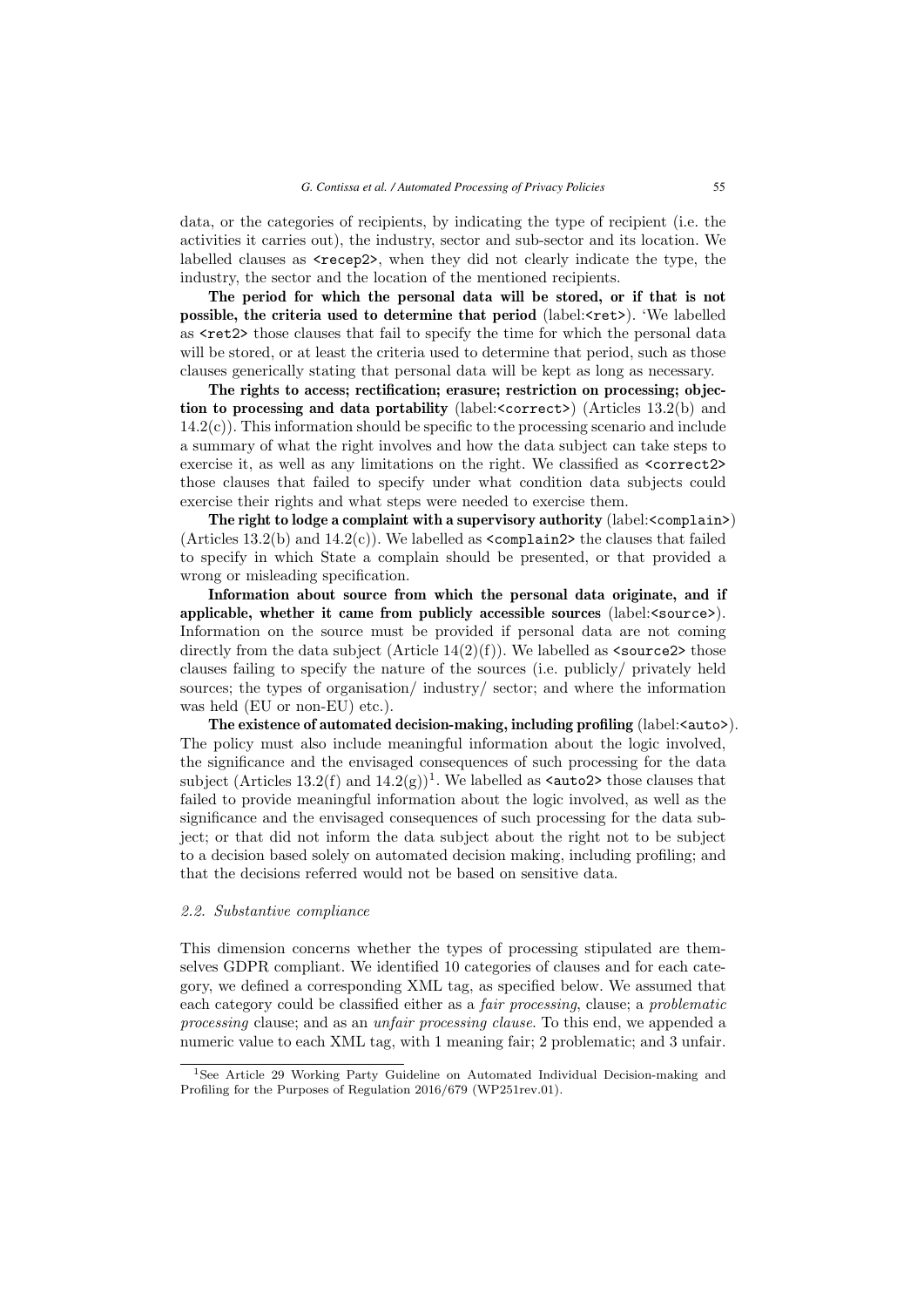**Processing of special categories of personal data** (label: <sens>). Processing of sensitive data (e.g. data revealing racial or ethnic origin, political opinions, religious or philosophical beliefs, concerning health or a natural person's sex life or sexual orientation, etc.) are prohibited unless an exception applies (Articles 9 and  $9(2)$ ). We labelled as  $\langle$  sens2 $\rangle$ , those clauses that allowed for the processing of sensitive data without providing full information e.g. clauses stating that the explicit consent is required for processing certain sensitive data, but failing to indicate the purpose of such processing. We labelled as  $\langle$  sens3> the clauses allowing for the processing of sensitive data outside the conditions specified in Article 9. As an example of a  $\epsilon$  sens2>-labelled clause, consider the following fragment taken from the Facebook privacy policy (last updated on 19 April 2018):

<sens2>To create personalized products that are unique and relevant to you, we use your connections, preferences, interests and activities based on the data we collect and learn from you and others (including any data with special protections you choose to provide where you have given your explicit consent); how you use and interact with our Products; and the people, places, or things you're connected to and interested in on and off our Products.</sens2>

**Consent by using** (label: <cuse>). Consent should be given "by a statement or by a clear affirmative action" (art  $4(11)$ ). Thus we labelled as  $\langle \text{cuses3}\rangle$ , among others, those clauses stating that by simply using the service, the user consents to the terms of the privacy policy. For instance, consider the following example taken from the Epic games privacy policy (last updated on 24 May 2018):

<cuse3> when you use our websites, games, game engines, and applications, you agree to our collection, use, disclosure, and transfer of information as described in this policy, so please review it carefully.</cuse3>

**Take or leave it approach** (label:  $\lt$ to1). "When assessing whether consent is freely given, utmost account shall be taken of whether, inter alia, the performance of a contract, including the provision of a service, is conditional on consent to the processing of personal data that is not necessary for the performance of that contract." (Article  $7(4)$ ). The situation of "bundling" consent with acceptance of terms or conditions, or "tying" the provision of a contract or a service to a request for consent to process personal data that are not necessary for the performance of that contract or service, is considered highly undesirable". We always labelled all clauses implementing a "take it or leave it approach" as <tol2>.

**Transfers to third parties** (label:<tp>). The data subjects should be informed on whether their information will be transferred to third parties, on the identity of the transferee, and on the legal basis for the transfer (such as consent by the party, necessity for the execution of a contract, or legitimate interest). We labelled a clause as <tp2> when the purpose of the transfer or identity of the transferee were not specified, but (a) the transfer presupposed consent of the data subject, which was not necessary to access the service, or (b) the transfer was needed to perform the contract. We labelled a clause as <tp3> when the purpose of the transfer or the identity of the transferee were not specified, but consent was necessary to access the service and the transfer was not needed to perform the contract.

**Policy change** (label:  $\langle \text{pch}\rangle$ ). The controller should adhere to the transparency principle when communicating both the initial privacy statement/ notice and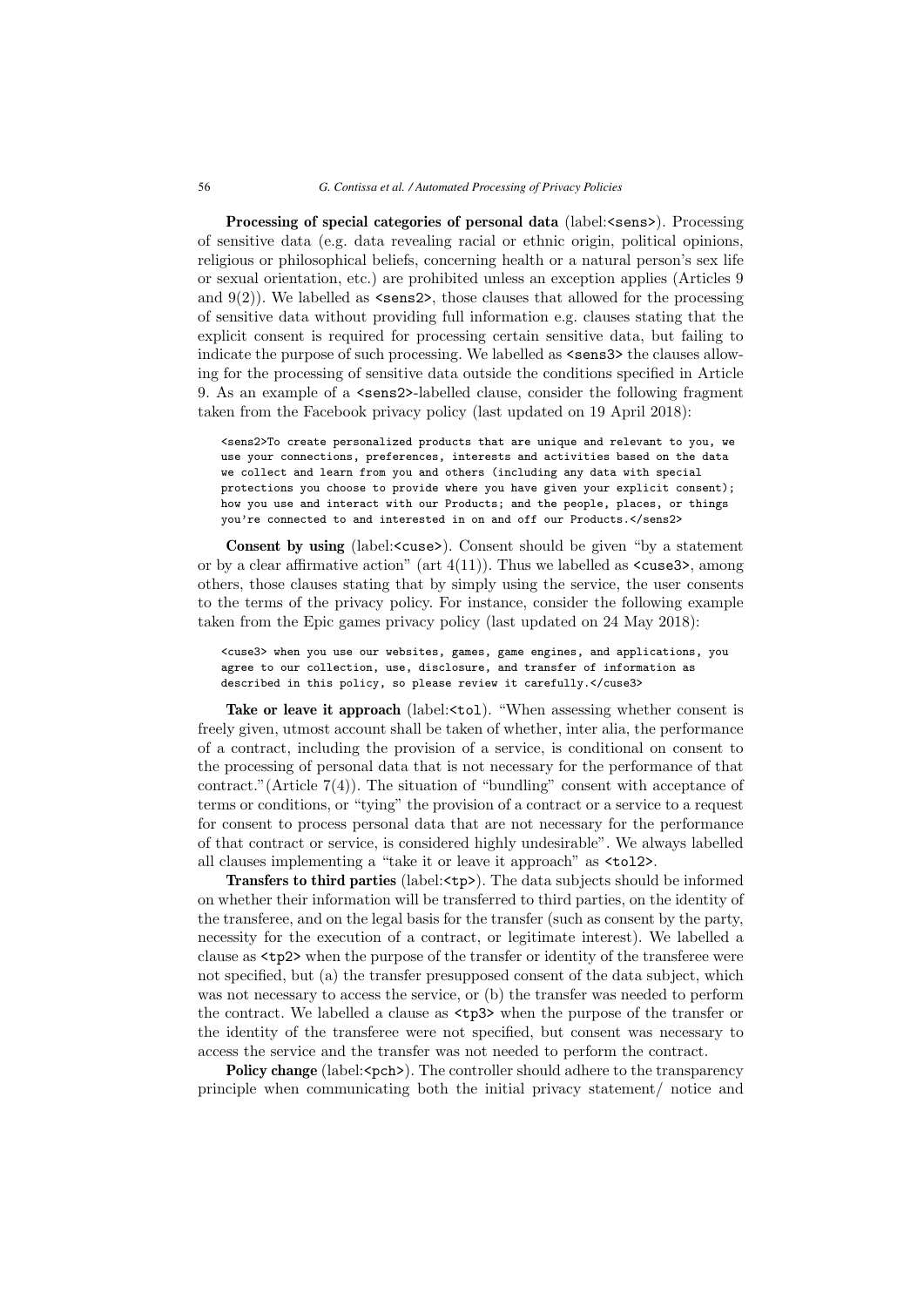any subsequent substantive or material changes to this statement/ notice, and consider several factors in assessing what is a substantive or material change. We labelled a clause as  $\epsilon$   $\geq$   $\geq$  when stating that a notice of the change would be provided, but would not require new consent or a confirmation of reading; and as <pch3> when even the commitment to a fresh notice was rejected (e.g. clauses stating that it is a responsibility of the data subject to check for the last updated version of the privacy policy).

**Transfer to third country** (label:  $\langle \text{cross} \rangle$ ). Articles 13(1)(f) and 14(1)(f) require the controller to inform the data subject about (i) whether he/she intends to transfer personal data to third countries and (ii) the existence or absence of adequacy decision by the Commission or appropriate safeguards. Besides, Chapter V (art. 44–49) governs the transfer of personal data to third countries. We labelled a clause as <cross2> when it only mentioned one of the transfer mechanisms listed by Articles 44–49 and did not provide any specific information allowing the data subject to be effectively informed. We labelled as <cross3> clauses failing to provide any information on the transfer mechanism requirements.

**Processing of children's data** (label:<child>). According to Article 8(1) The GDPR requires parental consent for the processing of data concerning children below 16 years (Article 8), and recommends a cautious and proportionate approach for all children (individuals under 18). We labelled as <child2> those clauses failing to mention and/or specify the types of efforts made to verify that the consent is given/authorised by the holder of parental responsibility. We labelled as <child3>, for instance, those clauses failing to specify what efforts would be taken to verify parental authorisation.

Advertising (label:<ad>). Whenever profiling for marketing purposes involves the use of personal data that were originally collected for something else, these marketing purposes must be compatible with the original purposes for which the data were collected, and moreover, the data subject has a right to opt-out (Articles  $21(2), 21(3),$  and Recital 70). Consequently, we labelled a clause as  $\langle \text{ad2} \rangle$  when the consent was not required, but the opt-out was possible, and as  $\langle \text{ad}3 \rangle$  when the consent was not requested, and the opt-out was not possible.

Any other type of consent (label:<c>). Since consent cannot be given through the general acceptance of a privacy policy or terms of use (Articles 4(11) and  $7(2)$ , we labelled as  $\langle \text{ad2} \rangle$  all clauses where "hidden" consents were present.

Any other type of clause we find "outstandingly problematic" (label:<out>). We labelled as  $\text{out2}$  clauses stating anything else that did not fall under the scope of the above-mentioned clauses, and yet could be considered as problematic for different reasons. For example, this included clauses that were obscure in their meaning, or that claimed the responsibility of the data subject regarding the processing of the data of third parties by the data controller.

## *2.3. Clarity of Expression*

Article  $5(1)(a)$  requires that personal data must be processed lawfully, fairly and in a transparent manner. Further, Article  $12(1)$  requires that information must be provided in a concise, transparent intelligible and easily accessible form, using clear and plain language. Therefore, complex sentence and language structures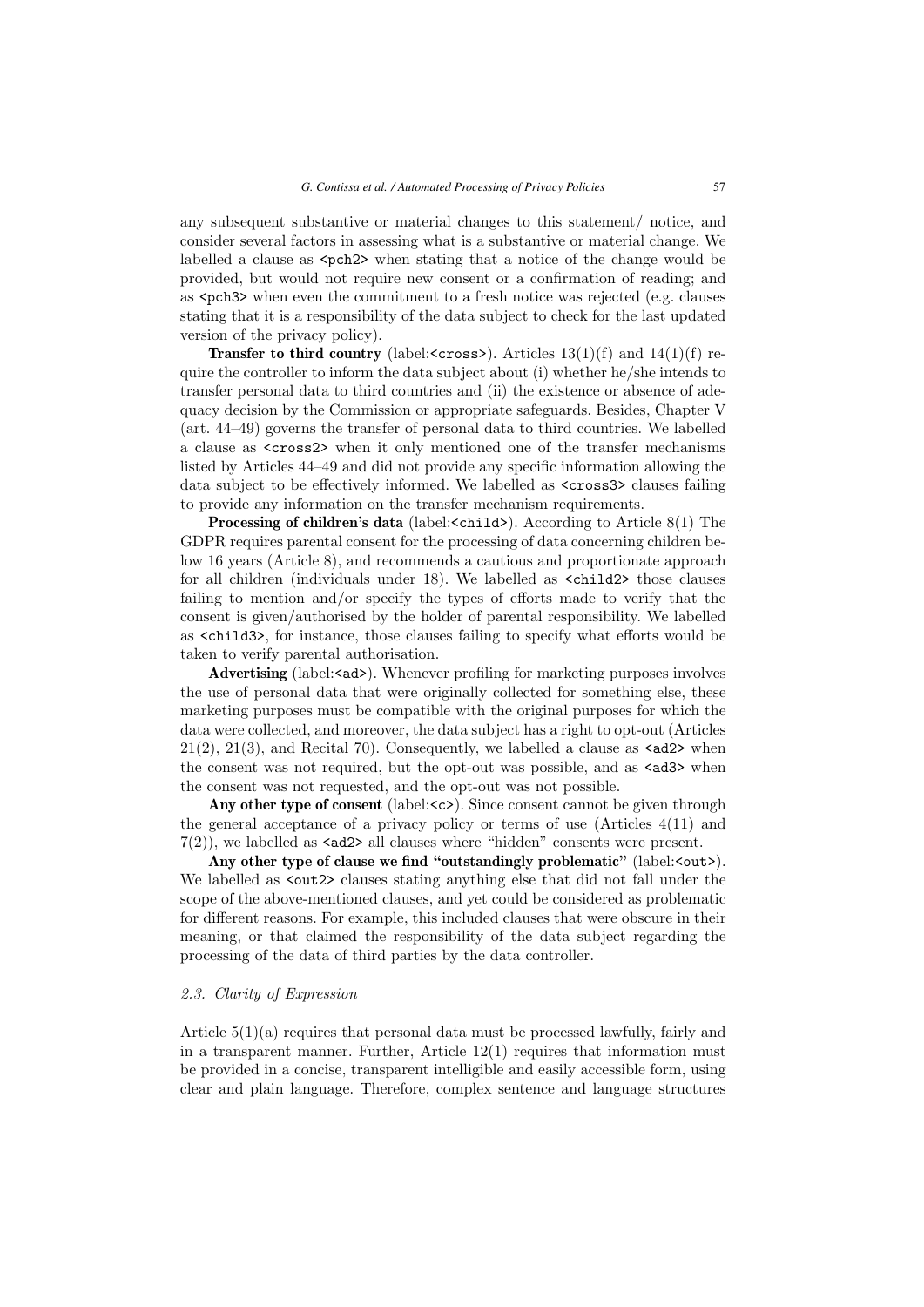should be avoided. Besides, the information should not be phrased in abstract or ambivalent terms or leave room for different interpretations (see Guideline on Transparency, pp. 9-10). The use of the language qualifiers such as "may", "might", "some", "often", and "possible" should be avoided (see Guideline on Transparency, p. 9), as well as "including" and "such as" when they are present within a list, for example of the category of data collected. We identified two types of clauses: clauses expressed in a clear language (not tagged) and clauses expressed in an unclear language, for which we defined the following XML tag: <vag>. As an example that fails to meet optimality concerning the *clarity* of expression, consider the following example taken from the Apple privacy policy (last updated on 22 May 2018):

<vag>Apple and its affiliates may share this personal information with each other and use it consistent with this Privacy Policy. They may also combine it with other information to provide and improve our products, services, content, and advertising.</vag>

#### **3. Machine Learning Methods and Experiments**

Although this work focuses on offering a novel methodology for the labeling of privacy policies, with the purpose of automating the evaluation of such documents, we also present some preliminary results of the machine learning experiments conducted on the corpus.

Given the complexity of the problem, there are several ways in which the automatic system could be developed. For example, regarding problematic clauses, one could first detect all problematic clauses (in general) and then distinguish each category (data regarding children, advertising, etc.). Or the other way around, one could first detect all sentences regarding a certain category (e.g. advertising) and then decide whether they are problematic or not. The same holds for required clauses. In contrast, vague clauses do not have sub-categories.

As for the adopted algorithms, in our current approach we started experimenting with the technologies that have been successfully employed in the detection of potentially unfair clauses in online Terms of Service [5], including support vector machines (SVM) and deep networks. In some cases, a solution based on manually defined rules and patterns could also be used to detect some specific categories of problematic or required clauses, as often done in data mining.

We employed a standard leave-one-document-out (LOO) procedure, where training is repeated  $N$  times  $(N$  being the number of documents), with a different document of the corpus used as the test set, and the remaining  $N-1$  forming the training set. Performance is measured with standard metrics: precision, as the percentage of predicted positive sentences that are indeed positive in the corpus; recall, as the percentage of positive sentences that are indeed classified as positive;  $F_1$ , as the harmonic mean between precision and recall (the set of positive clauses depending on the task).

In a first experiment, we considered unclear language clauses only. Here, a simple grammar that detects whether some keyword (or combination of keywords) is present in each sentence is capable of recognizing 89% of vague clauses, yet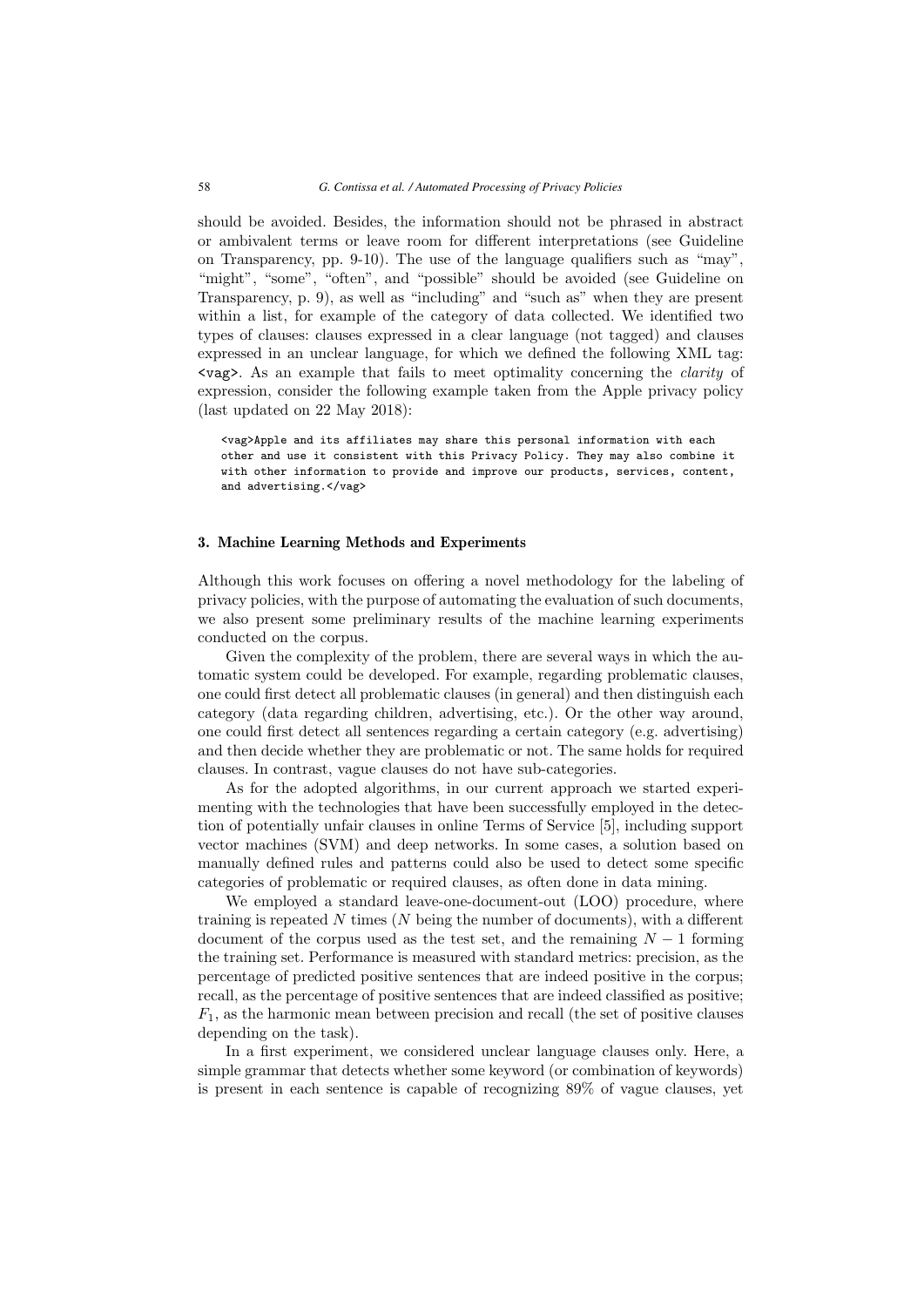with a low precision of 25%. A machine learning classifier based on Support Vector Machines and bag-of-words, instead, detects 72% of vague clauses, yet with a low precision of 30%. A combination of grammar and machine learning achieves 81%/32% recall/precision. Yet, a detailed analysis of the false positives (sentences detected as unclear, which actually were not tagged as such) shows that most of them are indeed problematic clauses. This observation made us argue that probably a machine learning classifier could take advantage of observing the combination of both problematic and unclear clauses. Therefore, we repeated the same experiments, this time considering the positive class (to be detected) as the union of problematic and vague clauses. Following the same approach described above, a hand-crafted grammar correctly detects 92% of positive clauses, yet with 31% precision. A pure machine learning classifier achieves instead 70% recall and 50% precision. A combination of the two approaches reaches a 75% recall with 47% precision, with an overall 57%  $F_1$ . Although these numbers could seem unimpressive to a lay observer, we shall remark that as preliminary results they are not bad at all. Indeed, they are comparable to the results obtained with the analysis of Terms of Service with a corpus of 20 documents [4], where we had initially obtained a 72%/62% recall/precision, which further increased to 80%/83% when the corpus was extended to include 50 documents. We could imagine a similar trend also for privacy policies.

Once problematic clauses have been detected, automatic categorization of such sentences into unlawfulness classes is a much simpler task: SVMs are capable of identifying the correct category with precision/recall usually around 80%/75%.

Some required information clauses can also be easily detected with grammars and regular expressions. For example, the category of automatic decision making can be identified with 95% precision and 83% recall, and the required information about complaints can be identified with 94% precision and 91% recall. Similarly, the data protection officer clause can be detected with 78% precision and 85% recall. Other tags are much more heterogeneous, and thus difficult to detect with hand-crafted rules (e.g., the purposes and the legal basis of data processing): in these cases, machine learning achieves performance comparable to the detection of problematic clauses.

#### **4. Conclusions**

This paper presented a first experimental study that used machine learning to evaluate privacy policy under the GDPR. Our inquiry was based on the identification of a golden standard for privacy policies, and on the definition of a methodology for assessing the extent to which policies get closer to such standard. From the legal perspective, our analysis of 14 privacy policies of online platforms and services suggests that there is still a significant margin for improvement. None of the analysed privacy policies gets close to meeting the standards put forward by the GDPR. Unsatisfactory treatment of the information requirements (e.g. with regard to contact details of the DPO; we could not retrieve an example of a fully informative clause from the policies we analysed); large amounts of sentences employing vague language; and an alarming number of "problematic" clauses cannot